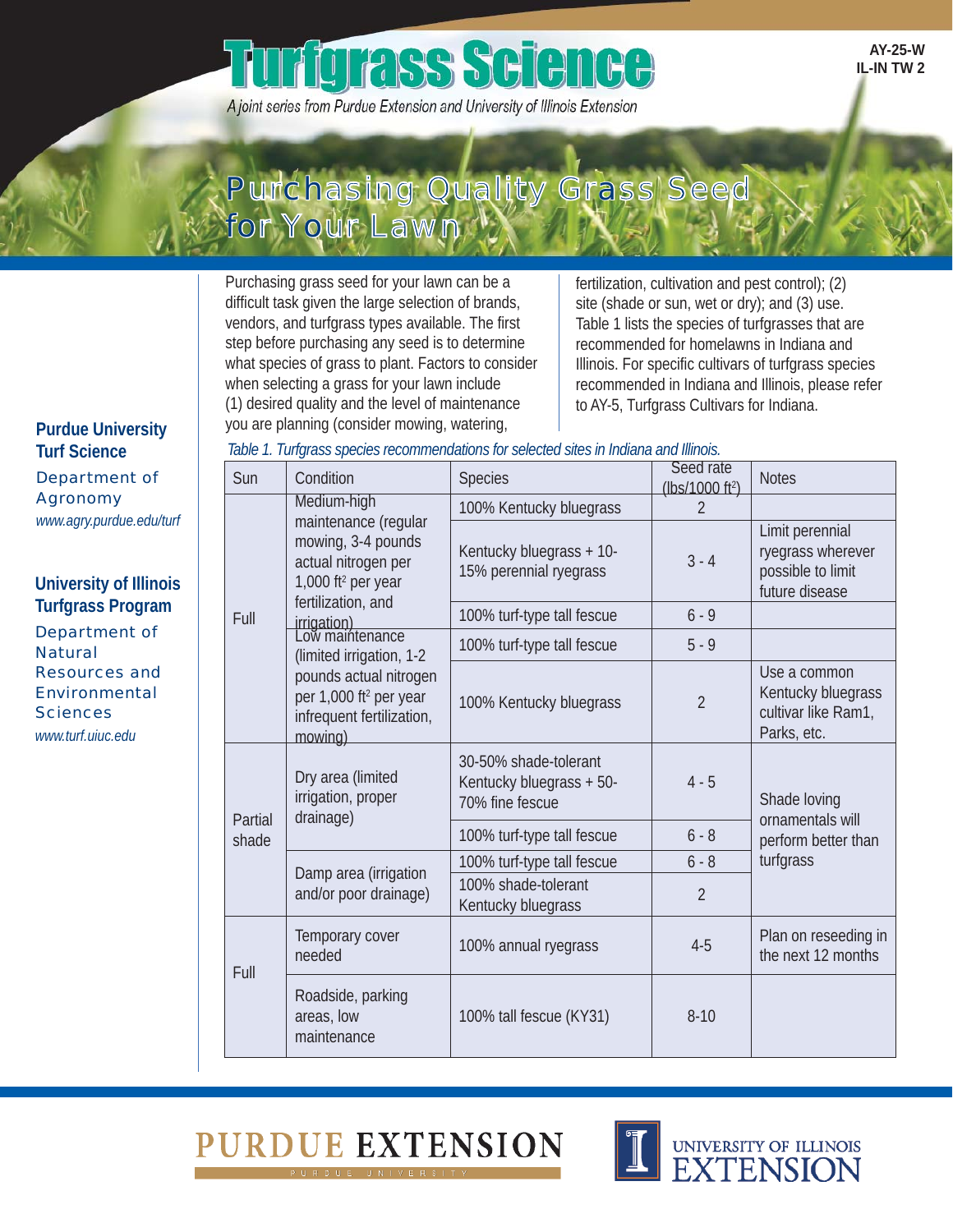# **IL-IN TW 2**

### **AY-25-W Purchasing Quality Grass Seed for Your Home Lawn**

# **Turfgrass Science**

| Table 2. Preferred ranges for items on the label of a good quality seed lot. |
|------------------------------------------------------------------------------|
|------------------------------------------------------------------------------|

| <b>Label Property</b> | <b>Definition</b>                                                                                                                                                                                                                                                                                                                                             | Preferred<br>Range          |
|-----------------------|---------------------------------------------------------------------------------------------------------------------------------------------------------------------------------------------------------------------------------------------------------------------------------------------------------------------------------------------------------------|-----------------------------|
| Purity                | Purity is the percent, by weight, of pure seed of each component in the mixture. Not all the pure<br>seed is live seed. The purity for 'Boiler' Kentucky bluegrass in the sample seed label is 22.82%.                                                                                                                                                        | $>90\%$                     |
| Variety/kind          | Variety/kind is the cultivar (variety) and the specific turfgrass species (kind). Compare the variety<br>with a list of cultivars well adapted to the Midwest to make sure that it is a desirable cultivar. Do<br>not buy seed that does not list the variety. Variety not stated (VNS) seed lots often include older<br>cultivars not well adapted to lawns. |                             |
| Germination           | Germination is the percent of pure seed that has been tested under laboratory conditions for<br>germination and should grow when seeded. The germination for Boiler Kentucky bluegrass in<br>the sample seed label is 85%.                                                                                                                                    | > 85%                       |
| Other Crop            | Other Crop is the percent, by weight, of seeds in a package that are grown as a cash crop.<br>Examples of crop may include orchardgrass, timothy, redtop, clover, and bentgrass, which are<br>considered weeds in turf.                                                                                                                                       | < 0.5 %                     |
| <b>Weed Seed</b>      | Weed Seed is the percent, by weight, of weed seeds in the package. A weed is any seed that<br>has not been included in pure seed or crop.                                                                                                                                                                                                                     | < 0.3 %                     |
| <b>Noxious Weeds</b>  | Noxious Weeds are the number per pound or ounce of weed seeds considered legally<br>undesirable. Most of those listed for Indiana are not problems in turf areas.                                                                                                                                                                                             | None                        |
| <b>Inert Matter</b>   | Inert Matter is the percent, by weight, of material in the container that will not grow. This includes<br>pieces of seed stalks and chaff.                                                                                                                                                                                                                    | $< 8 \%$                    |
| Date Tested           | Date Tested is the date that the germination test was completed.                                                                                                                                                                                                                                                                                              | Within the last<br>9 months |
| Seed Lot              | Seed Lot is a number that provides a way for the seed company to trace the history of that seed<br>in case a problem should arise.                                                                                                                                                                                                                            |                             |

## **Interpreting Turfgrass Seed Labels**

The ability to understand seed labels is critical for selecting good seed. The information on the seed label will help you determine if the seed is of high quality. Table 2 lists the preferred ranges of items found on the seed label and their definitions.

### **Cost Comparisons**

Just because a seed lot is cheaper per pound does not mean that it is also cheaper to establish. This is a common misconception. Seeding rate and cost/ pound both influence the establishment cost of a new lawn. For example, let's examine two different scenarios: Scenario 1 is to establish the lawn with Kentucky bluegrass and scenario 2 is to establish the lawn with turf-type tall fescue. Superficially it appears that it is cheaper to establish a lawn with turf-type tall fescue because the cost of seed per pound is less expensive, but it is actually cheaper to establish a lawn with Kentucky bluegrass.

### **Scenario 1 - Kentucky bluegrass**

(Kentucky bluegrass sold at \$3.50 per lb): Seeding rate: 2 pounds/1000 ft<sup>2</sup> Therefore, the cost to establish 1000 ft $2$  is \$7.00.

### **Scenario 2 - Turf-type tall fescue**

(Turf-type tall fescue sold at \$2.00 per lb): Seeding rate: 6 to 9 pounds/1000 ft<sup>2</sup> Therefore, the cost to establish  $1000$  ft<sup>2</sup> is \$12.00 to \$18.00.

### **Final Thoughts**

*•Avoid* the following when purchasing seed:

- Buying out of bulk bins
- Seed from the weekend newspaper circulars
- Seed mixes that contain 'Linn' perennial ryegrass, 'Kenblue' Kentucky bluegrass and 'KY31' tall fescue
- Seed mixes that contain annual ryegrass
- Seed mixes where the varieties are not stated
- Seed cost is not the only factor in determining establishment cost